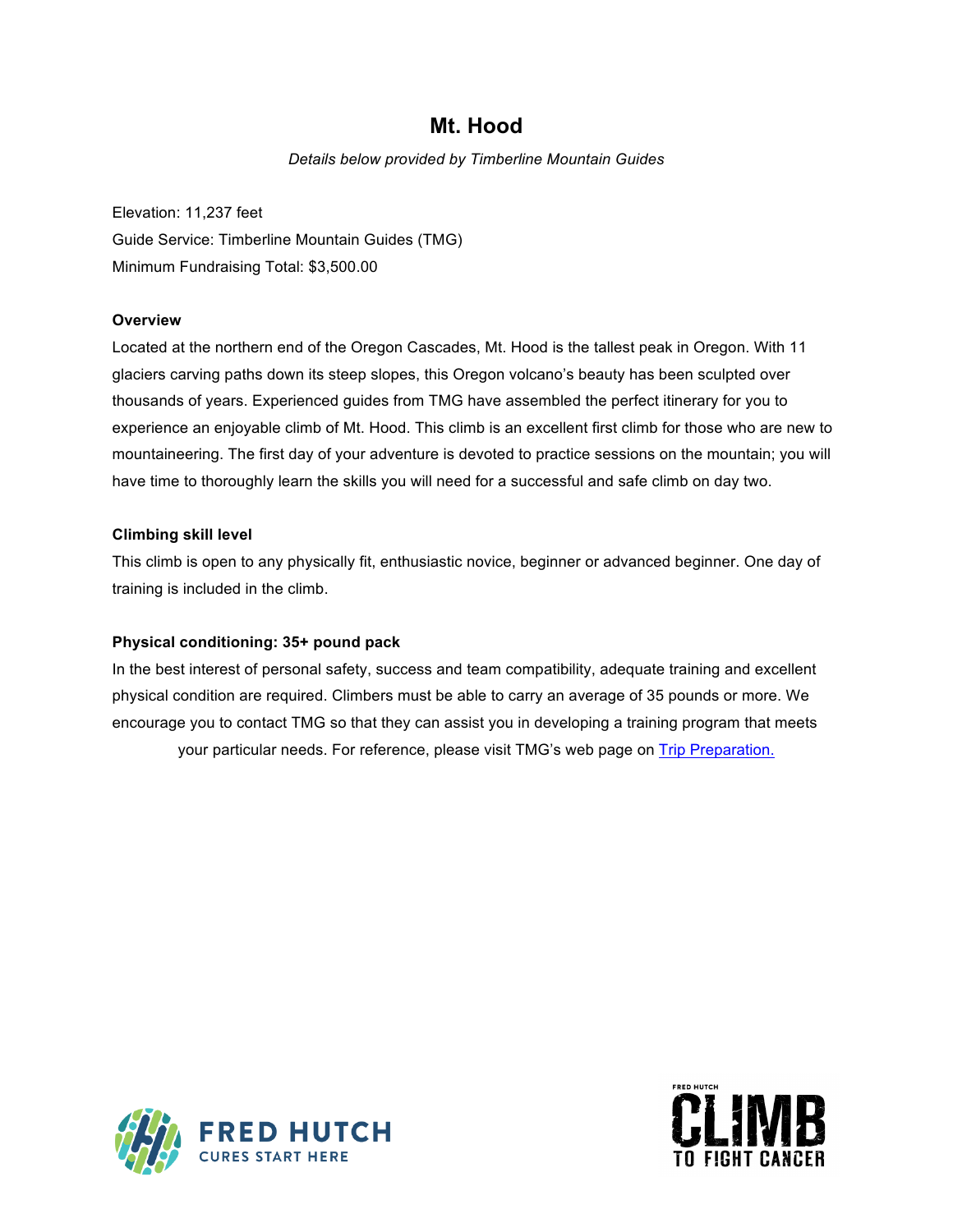# **Mt. Hood Climb Itinerary**

*Details below provided by TMG*

**Day 1**: Meet at 8 a.m. at Timberline Mountain Guides Office in the Wy'East Day Lodge. **Please arrive wearing your climbing clothing, and dressed to go outside.** After meeting your group and your guide, you can expect to spend a few minutes sorting and issuing rental gear, fitting boots and crampons, and going through logistics for the climb. If after reviewing the Mt. Hood Equipment List, you still have questions about what to wear or bring on the climb, this is the time to ask, so please bring all of your gear with you. During this session, your guide will brief you on the current mountain and route conditions, weather, and the schedule for the rest of the climb.

Once everyone in your group has all the gear they need and all of the pre-climb logistics have been sorted, you'll head out to begin the Steep Snow Climbing Course. Usually this involves just a short hike from the lodge, but you'll want to come prepared for a day out on the snow. If the weather is fair, you often won't need to bring all of the layers you're planning on climbing in, but you will need waterproof shells, gloves, food, water and all of the technical climbing equipment for the climb. Please arrive at the office prepared for the day's weather.

This course usually takes until early afternoon, and covers everything you'll need to know to climb the mountain. Topics include footwork in mountain boots, crampon and ice axe techniques, rope systems, and self-arrest.

## **Snow School Climbing Pack:**

- Small to medium size day pack (rentals available)
- Trekking poles (rentals available)
- Crampons (rentals available)
- Ice axe (rentals available)
- Climbing helmet (provided)
- Climbing harness and locking carabiner (provided)
- Clothing suited to the day's weather
- Food (lunch & snacks)
- Plenty of fluids water and/or Gatorade (You're hydrating for the climb.)
- Sunglasses, Sunscreen & lip block
- First Aid supplies (optional)
- Camera (optional)



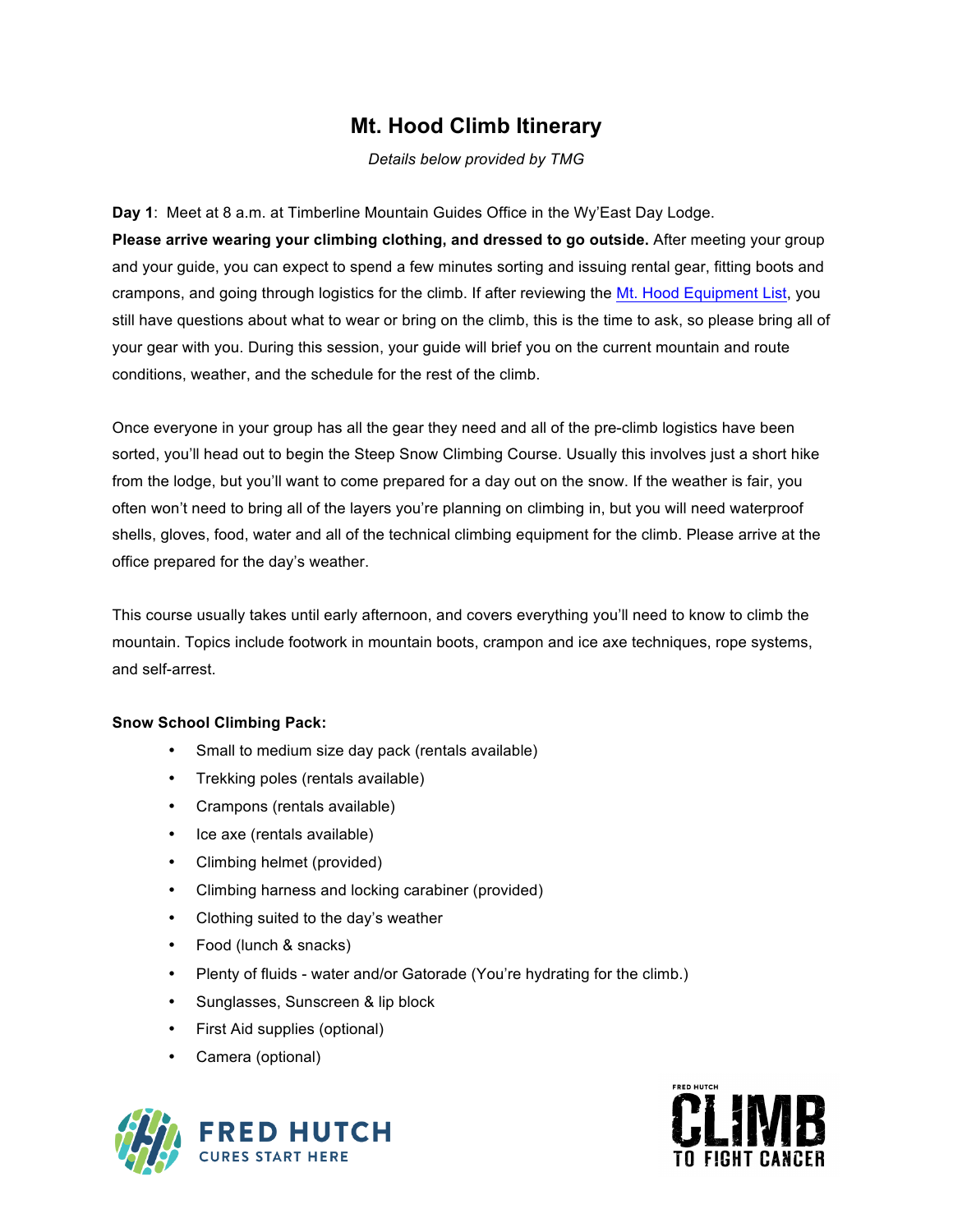You will be staying in Silcox Hut, similar to staying in a bunkhouse. The Hut has a shower, toilets and sinks. Pillows, bedding and towels are provided. Overnight bag is transported to the Hut on a snow-cat. Please mark all bags with your name and phone number. Snow-cats will transport climbers to the hut at the end of the snow school. Have your overnight gear packed separately in a duffel bag or large pack.

# **Overnight pack:**

- Clothing for hanging out
- Extra climbing clothes for the climb that you didn't need for class
- Toiletries (there is even power for a hair dryer or razor)
- Shoes
- Dry clothing to replace some of the wet gear that may not dry out in time for the climb (i.e. socks, gloves, rain gear, and hat). Most synthetic gear will dry.
- Head lamp
- Additional food for climb
- Wide-mouth water bottles (plan on two to three liters of water)

After snow school, you will depart for Silcox Hut. Dinner and breakfast will be provided at the hut, along with plenty of beverages. Dinner will be served at approximately 6 p.m. You can then turn in early. Your guides will wake you up at approximately midnight for breakfast. You will start your climb from the top of the Palmer Lift. (A snow-cat will transport you to this starting point.)

**Day 2**: Summit day. After reaching the summit by 7 or 8 a.m., you'll descend to Timberline Lodge. You will have access to the showers and hot tub at Timberline Lodge. Consider bringing another set of clean clothes for after the climb. Lodge will supply towels.

Special Notes:

- Lodging is provided on Saturday night at Silcox Hut, which is 1,000 feet above Timberline Lodge.
- Lodging for Friday night or Sunday night is not provided. Please make reservations early for Timberline Lodge if you intend to stay there Friday night; it books up early.
- You need to bring your own lunch for Saturday and snacks.
- Transportation to Timberline is not provided.



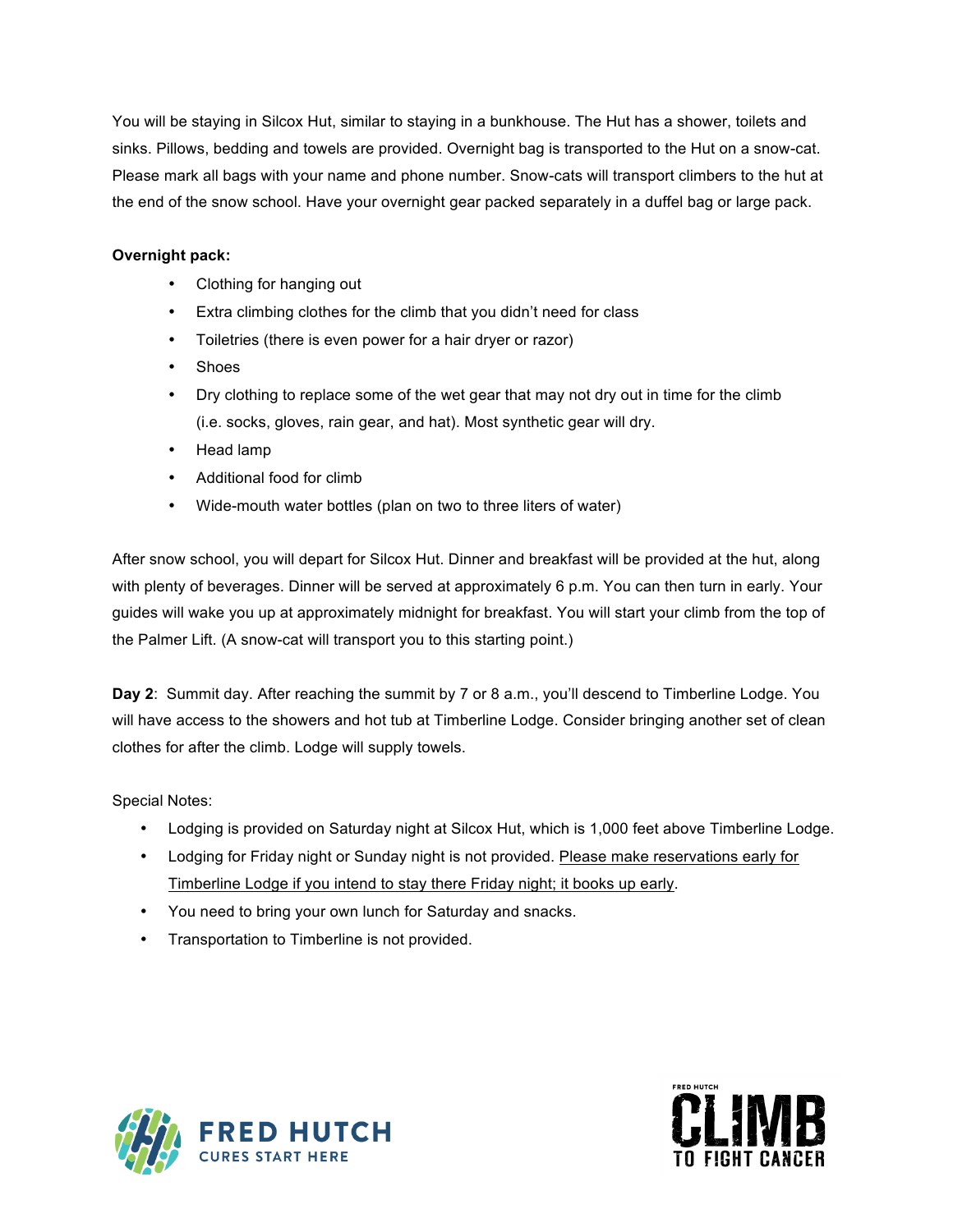

## **EQUIPMENT LIST FOR OREGON CASCADES CLIMBS**

The Oregon Cascades can be a wild place even in mid-summer. Some days can be clear and friendly and find us climbing in only a few layers, while others can be stormy and cold with every type of precipitation falling in abundance. Even on a clear day, high winds are not uncommon. Weather in the mountains can change quickly and temperature fluctuations can be considerable. Nighttime lows can drop well below freezing while daytime highs climb into the seventies even on the glaciers.

Regardless of the weather, our climbs happen a world away from the comforts of home, and in a backcountry environment. As a result, we want all of our clothing and gear to be light, versatile, and carefully considered. We want our gear to perform in fair weather or foul, and be adequate to the task while being light enough to allow us to enjoy the climb without being bogged down by a heavy or cumbersome pack or by the wrong clothing or gear.

While each specific objective can require a slight adjustment in our kit, these are the basics of what we want to have available to us. Most of our climbs will involve climbing in boots and crampons and will also all involve a mix of snow, ice and maybe even rock or scree. Regardless, our systems are going to be similar for everything. On all of our climbs we're going to want to put together an action suit – a combination of clothing that will keep us comfortable but not sweaty when we're moving – and to have enough insulation to keep us warm when we're not. Whatever the case, having well-fitting, high-quality gear will undoubtedly lead to a more enjoyable trip.

We have selected these items with great care to give everyone the best chance of staying warm, dry, and happy. Please call or email us if you have any questions. We're here to help.

For course days that meet at our Mountain Office in Timberline's Wy'East Day Lodge, you can generally dress down if the weather is good when you arrive, but be sure to bring in all of your gear if you have questions for your guide.

**Please make sure you bring all of the items on this equipment list!**



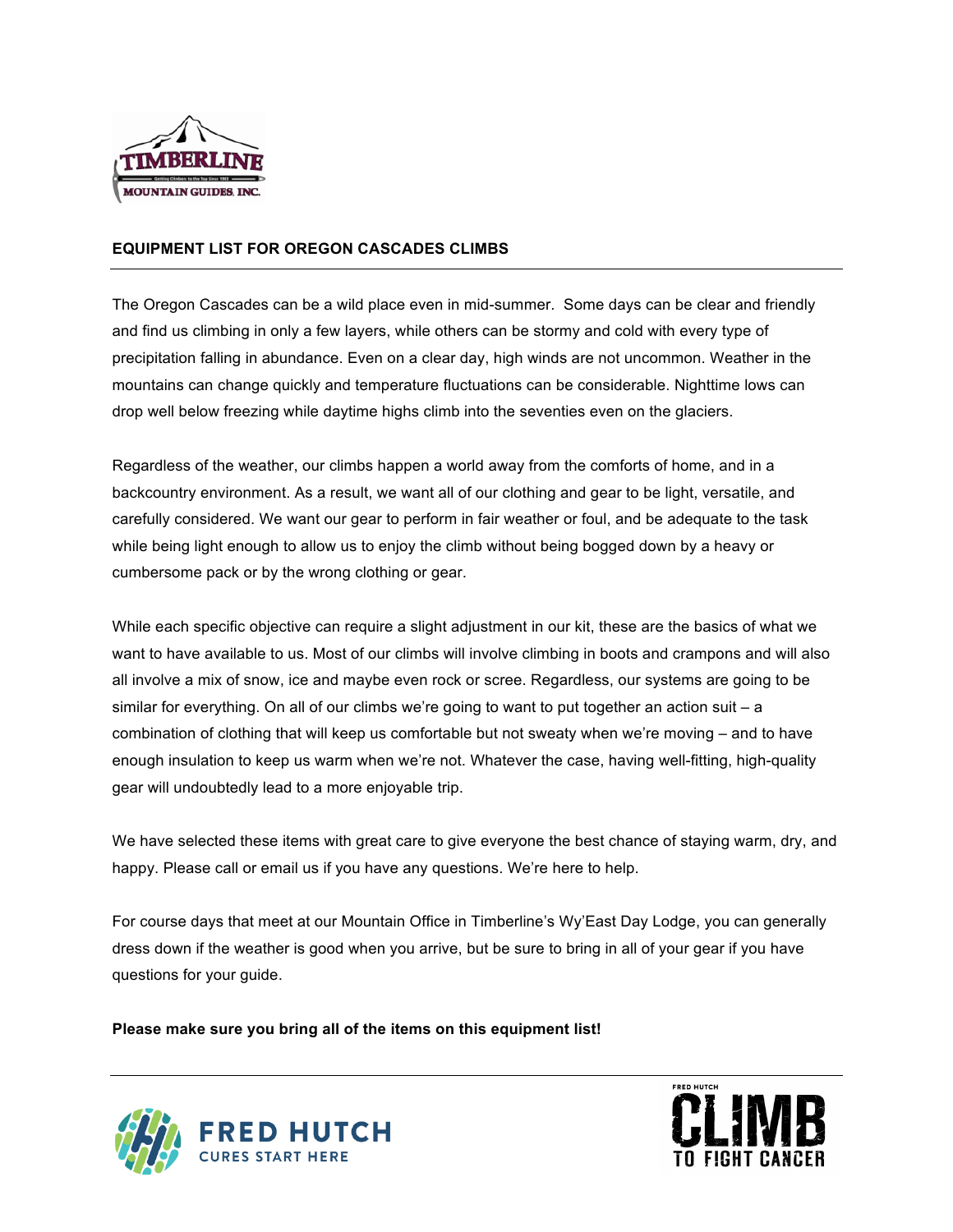## **Equipment List**

#### **CLOTHING**

*\*In most cases, cotton is to be avoided at all costs. While synthetic or woolen garments will provide warMt.h when wet, cotton will not. Because of that, we ask that you do not plan on wearing any cotton while on your climb.* 

 **Underwear (wool or synthetic):** *Boxers, briefs, sports bras, etc. No cotton!* 

 **Light or mediumweight long underwear top (wool or synthetic):** *It's a good idea to bring both medium and lightweight tops, and to make the decision the night before the climb depending on temperature and conditions. Patagonia Capilene 2 and 3 are good examples.* 

 **Medium or heavyweight long underwear bottom (wool or synthetic):** *Warmer long underwear will help keep your feet warm, and while we often have many layers on our torsos, you may only have long underwear and climbing pants on your lower body.*

 **Lightweight short sleeve top:** *For warm days low on the mountain, having a quick-dry short-sleeve top or t-shirt can be far more comfortable than sweating it out in long sleeves.*

 **Lightweight fleece or insulating layer:** *Fleece vests, light fleece jackets, and lightly insulated pullovers all work well. Something warm, yet not so warm you'll sweat your butt off. Heavy fleece jackets are generally too heavy.*

 **Softshell jacket or windshirt:** *A softshell jacket can also serve as a midlayer, but is even more useful as it can also be worn as a shell in less extreme conditions. These light, breathable jackets will repel snow or light precipitation and are far more breathable than their waterproof bretheren. Patagonia Guide, Houdini and Traverse jackets are great examples.*

 **Softshell pants:** *These wind and water resistant pants work well on class days or during climbs in fairer weather. Patagonia Guide Pants are a good example.*

 **Waterproof/breathable (Gore-tex or equivalent) pants or bibs:** *Every outdoor clothing manufacturer makes these, but be sure it says "waterproof and breathable". Water-resistant is not adequate and it must be breathable or you'll overheat and get cold due to dampness from sweat. These are our hard shells when the weather gets windy and/or wet.* 

 **Waterproof/breathable (Gore-tex or equivalent) shell jacket with hood:** *The jacket version. Every outdoor clothing manufacturer makes these, but be sure it says "waterproof and breathable". Waterresistant is not adequate and it must be breathable or you'll overheat and get cold due to dampness from sweat. These are our hard shells when the weather gets windy and/or wet.*

 **Down or synthetic insulated parka: \****This is extremely important and is in addition to the fleece and waterproof/breathable shell. You will not be able to climb if you do not arrive with an adequate* 



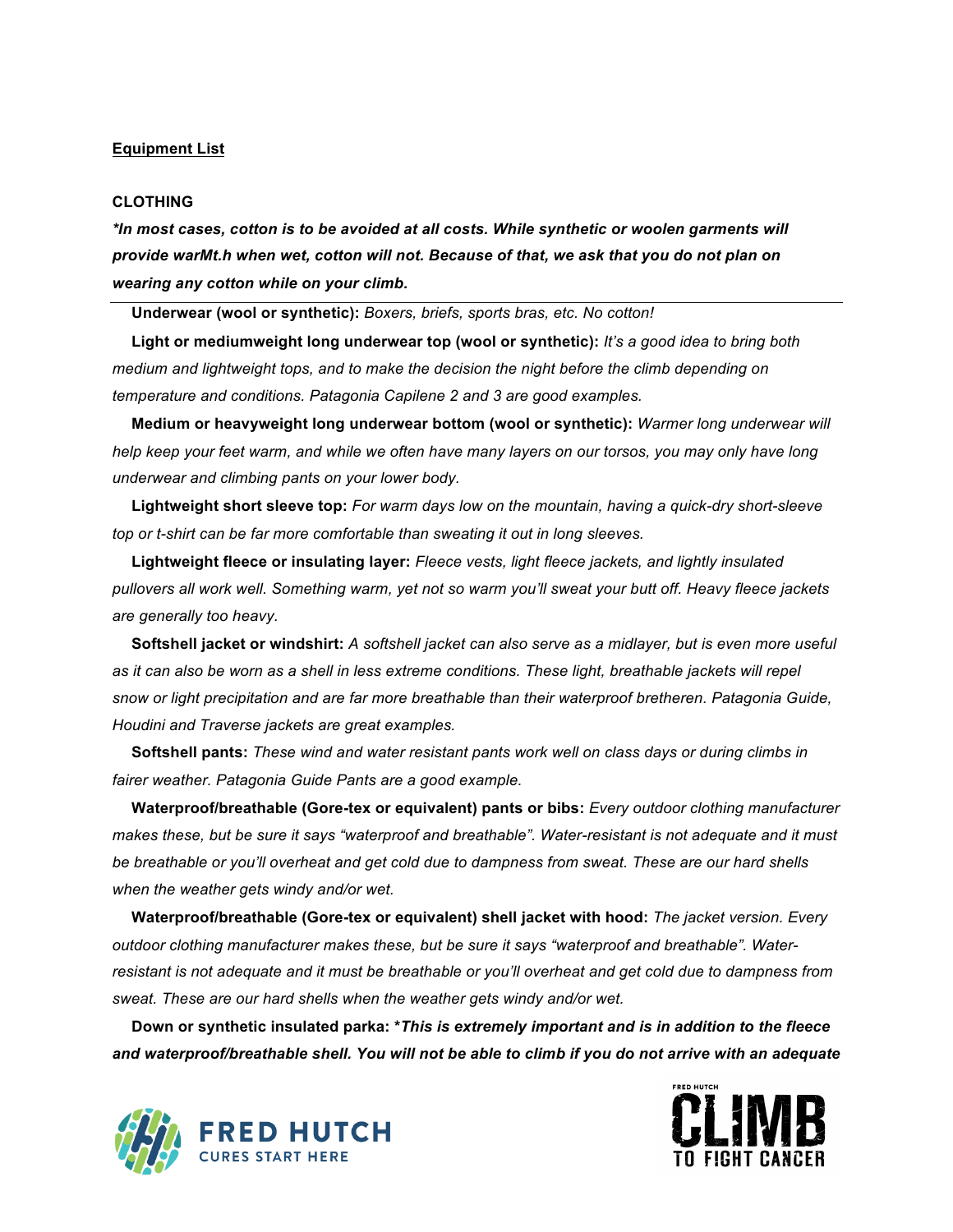*parka.\* It should be large enough to fit over your other clothes including the shell jacket and will be worn at rest breaks, the summit, and around camp on overnight climbs. Synthetic fill is less expensive and will still keep you warm even when wet. The Patagonia DAS Parka or Fitz Roy Down Jacket are good examples.* 

 **Socks (synthetic or wool):** *In general, climbing boots are pretty warm, so something comfortable that wicks moisture is more important than ultimate warMt.h. Some climbers find the combination of a liner sock and a mediumweight sock to be useful in preventing blisters.* 

 **Heavyweight waterproof gloves or mittens:** *Make sure these are quite warm. A good pair of gloves is better than mittens as they have more dexterity, but they do need to be warm. It can get extremely cold on the upper mountain, and if your hands don't work, you can't climb. Black Diamond Guide and Soloist Gloves are great examples.*

 **Mediumweight pair of gloves:** *Wear these on the lower part of the climb or during periods of warmer weather. A second pair for overnight programs is also good in case the first pair gets wet. Softshell gloves in varying weights work well. Black Diamond Arc or Impulse Gloves are good examples.* 

 **Warm hat:** *Wool or synthetic. This hat must come down over the ears but be low-profile enough to fit under a helmet so try to avoid any balls, tassles, or adornments.* 

 **Buff, neck gaiter, or balaclava:** *It can be important to have something to cover your face in the event that there is some blowing snow or ice. Buffs are also great sun protection for warmer days on the snowfields.* 

 **Sun visor or ball cap:** *For protection from the sun on warm days. Cotton allowed! It's just a baseball cap.*

 **Gaiters:** *These need to be big enough to go over the top of big climbing boots and keep snow out. Low gaiters like the Black Diamond Cirque and Talus gaiters work well without getting in the way.*

## **PERSONAL GEAR**

 **Lunch and snacks for each day:** *Bring a variety of stuff that's easy to eat on the go. Bagels, cheese, salami, dried fruit, gorp, even Power Bars are good choices. Make sure to bring food that you'll actually want to eat.*

 **Water, Two 1L (32oz) bottles:** *Most climbers find two liters of water to be adequate for a Mt.. Hood climb. A Camelbak or hydration bladder can also work but you'll need to bring at least one extra bottle in case the hose freezes. Nalgene bottles are the standard but Gatorade or other sports drink bottles also work great as long as they can seal tightly.* 

 **Water bottle parkas (optional):** *Insulated sleeves for your water bottles will make staying hydrated easier on cold days. OR Water Bottle Parka or equivalent.*



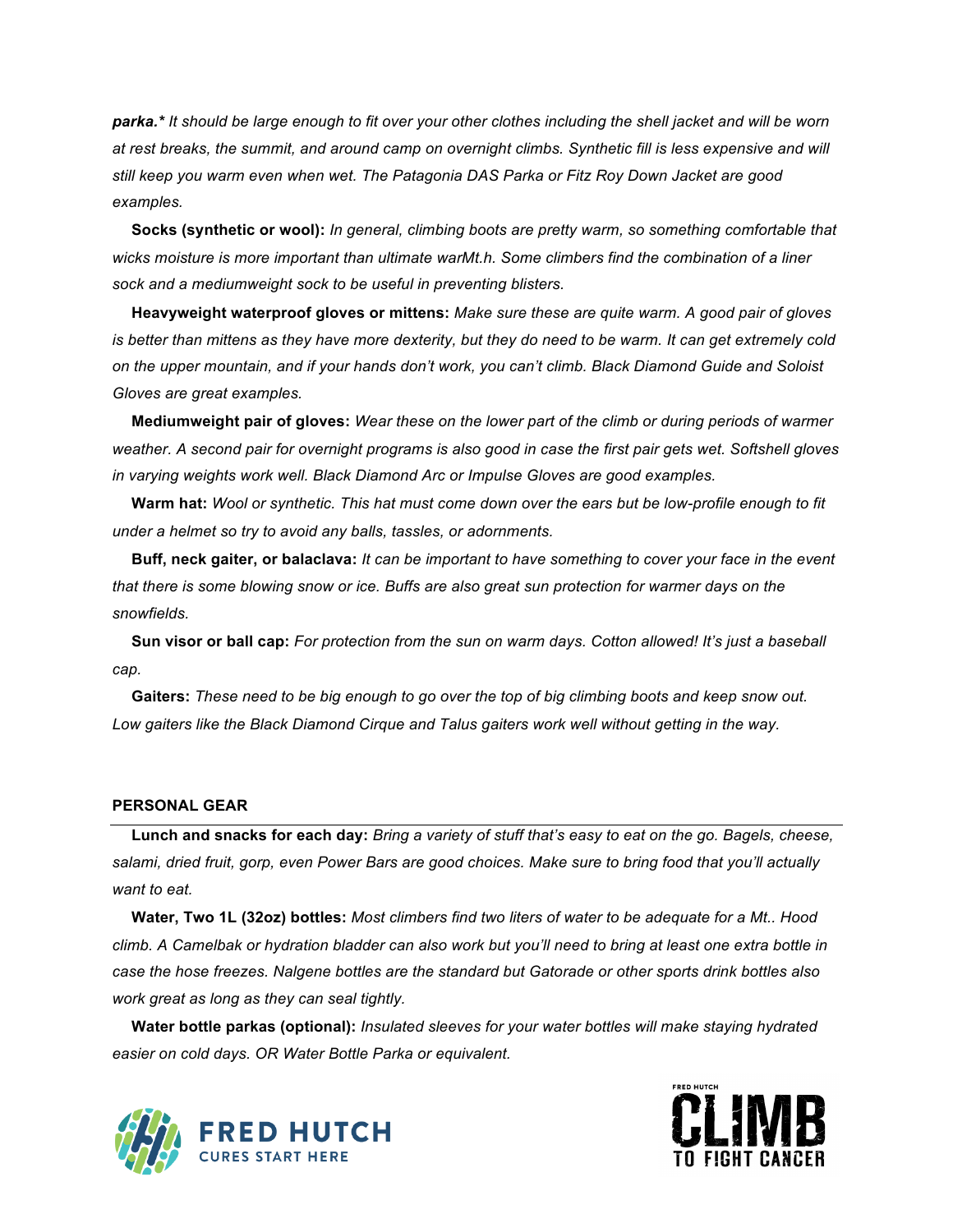**Sunglasses or glacier glasses:** *These should be either glacier glasses with side shields or be close fitting enough that too much reflected light doesn't come in from the sides. Sunglasses should be high quality and dark.* 

 **Ski goggles:** *You really do need both glasses and goggles. In good weather the goggles will be too warm and uncomfortable and in stormy weather the glasses will not provide adequate eye protection. You must have some eye protection any time the sun is up, even if it's cloudy as the UV rays will burn your eyes and can cause permanent damage.* 

 **Sun block (SPF 30 or more):** *The higher the SPF, the better. Apply at least every 2 hours when the sun is up. It's extremely easy to burn at higher altitudes.* 

 **Lip balm (SPF 15 or more):** *Any lip balm with SPF 15 or more will work.*

 **Toilet paper:** *Just a little, just in case.*

 **Headlamp:** *We will be starting the climbs during the night so you'll need a headlamp to see. The new LED lamps are super light, get fantastic battery life and you don't need a spare bulb. Make sure to start the climb with fresh batteries. Black Diamond Spot and Cosmos are great examples.*

 **Ski or trekking poles (available to rent from TMG for Mt.. Hood Based Programs):** *Collapsible ski or trekking poles are indispensible for easy mountain travel on rough terrain. Black Diamond poles with the Flicklock work the best in adverse conditions. The Black Diamond Traverse and Syncline poles are great examples.* 

**Camera (optional):** *One charge should last you for the duration of the trip.* 

#### **TECHNICAL CLIMBING GEAR**

*\*These are the items that you will be expected to bring or arrange to rent. Timberline Mountain Guides will provide ropes, carabiners and protection as per objective.*

## *All rental gear must be requested no less than 7 days in advance!*

 **Mountaineering boots (available to rent from TMG for Mt.. Hood based programs only):** *These must be stiff, climbing-specific boots, preferably with some insulation for our climbs of Mt. Hood, Mt. Jefferson and other technical snow climbs in the Cascades. Hiking boots are neither stiff enough nor*  warm enough for the steeper terrain that we climb on the more technical climbs in Oregon, Washington and California. However, for climbs of South and Middle Sister, a stiff hiking boot that is waterproof will *work just fine. For Alpine Rock Climbs on Mt. Washington and Three Fingered Jack, lightweight hiking boots, or sticky approach shoes are a good choice in concert with technical rock shoes, depending on the route. The La Sportiva Nepal Evo is a good example of an appropriate leather boot, while the La Sportiva Spantik or the Scarpa Omega are good examples of plastic double shell boots. If in doubt about your footwear, please call or email our office with questions.*